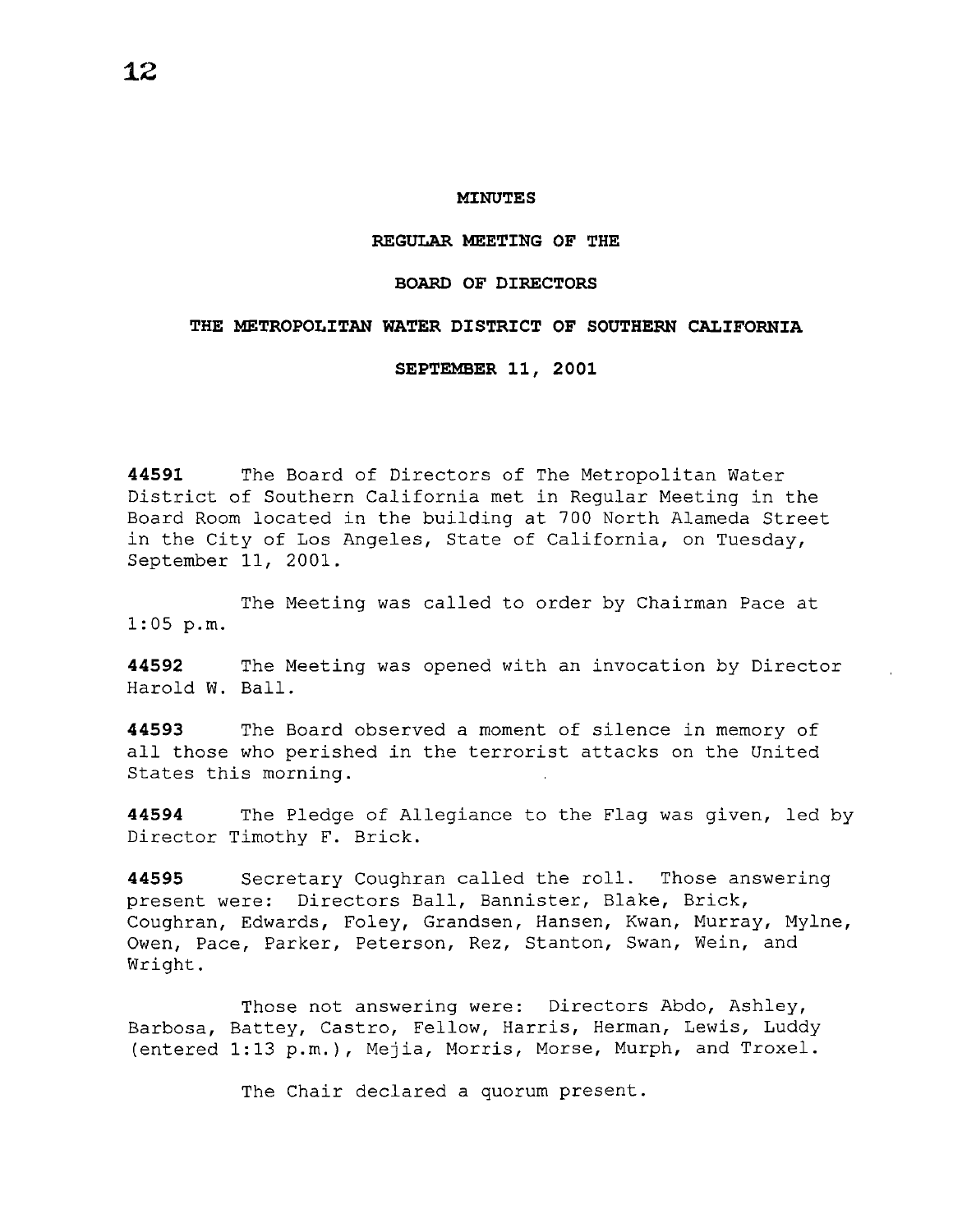**44596** At 1:10 p.m., the Chair called a public hearing to receive comments on the proposed standby charge for Annexation No. 74 to Calleguas Municipal Water District.

No members of the public responded; and after tabulation of the ballots was completed, and with no protests filed, the Chair closed the public hearing at 1:11 p.m.

**<sup>44597</sup>**Chairman Pace inquired if there were any additions to the agenda.

Legal, Claims and Personnel Committee Vice Chairman Parker advised that, subsequent to the posting of the agenda, the committee became aware that it is a matter of urgency to consider the information that had come to Metropolitan's attention regarding the potential purchase of land in the Palo Verde Valley. Committee Vice Chairman Parker moved, seconded by Director Swan, and carried by a unanimous vote, that this item be added to agenda for action at today's Board Meeting.

**44598** Chairman Pace invited members of the public to address the Board on matters within the Board's jurisdiction. No members of the public requested to speak.

Director Luddy took his seat at 1:13 p.m.

**44599** There being no objection, the Chair ordered the reading of the Minutes of the Meetings of August 14 and 20, 2001, dispensed with, copies having been mailed to each Director.

Director Hansen moved, seconded by Director Stanton and carried, approving the foregoing Minutes as mailed.

**44600** The General Counsel's letter signed August 29, 2001, was presented, transmitting the credentials evidencing the reappointment by the City of Long Beach of Helen Z. Hansen as its representative on Metropolitan's Board for a four-year term ending December 31, 2004.

General Counsel Walston reported the credentials had been examined and found legally sufficient, and that the Oath of Office was administered to Director Hansen on September 6, 2001.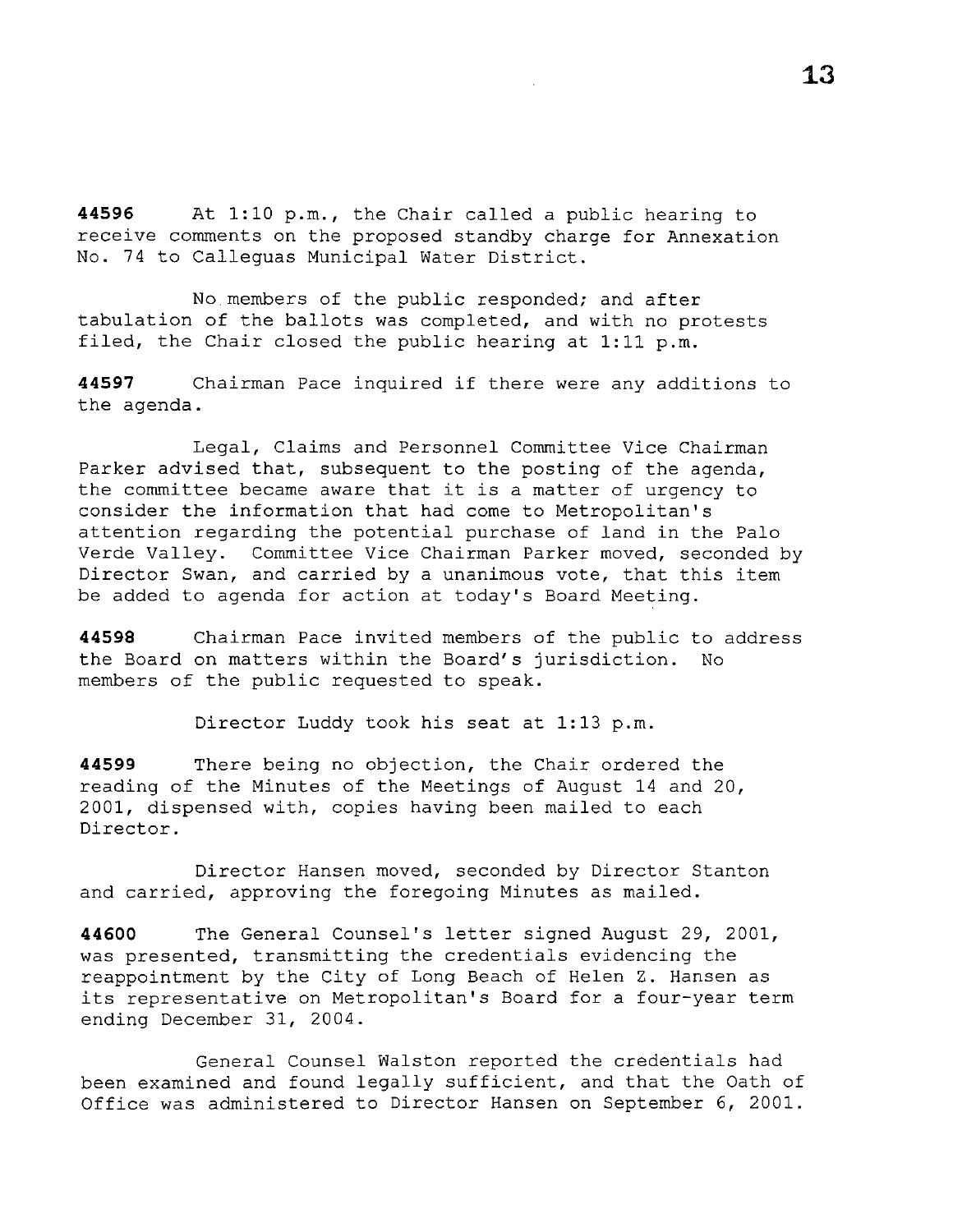**44601** The General Counsel's letter signed September 5, 2001, was presented, transmitting the credentials evidencing the appointment by West Basin Municipal Water District of Carol W. Kwan as one of its representatives on Metropolitan's Board for an indefinite term, replacing former Director Edward C. Little.

General Counsel Walston reported the credentials had been examined and found legally sufficient, and that the Oath of Office was administered to Director Kwan on September 5, 2001. The Chair ordered the credentials, together with the General Counsel's letter, received and filed.

Following an introduction by Director Murray, Director Kwan took her seat as a Director representing West Basin Municipal Water District.

**44602** Director Hansen moved, seconded by Director Parker and carried, approving the Chair's appointments of Director Kwan to the Engineering, Operations and Real Property Committee and the Audit, Budget and Finance Committee; and Director Ball as Vice Chair of the Water Planning, Quality and Resources Committee.

**44603** Chairman Pace stated that in light of the terrorist activities this morning, and after consultation with the Directors present and staff, he decided to go ahead with the meetings due to Metropolitan's mission of providing water to its customers which is an essential need to millions of citizens in Southern California. Chief Operations Officer Tait and Water System Operations Manager Wicke reported on the security measures taken throughout Metropolitan's facilities.

Chairman Pace stated that at today's meeting action would be taken on all items on the Consent Calendar, and any other items not on the Consent Calendar will be deferred.

**44604** Chairman Pace reported on events in which he participated on behalf of Metropolitan, as follows: On August 29 and 30 the Chair and Board Executive Officer Ivey attended the Urban Water Institute Conference in San Diego. A pre-conference dinner was held on August 29 with county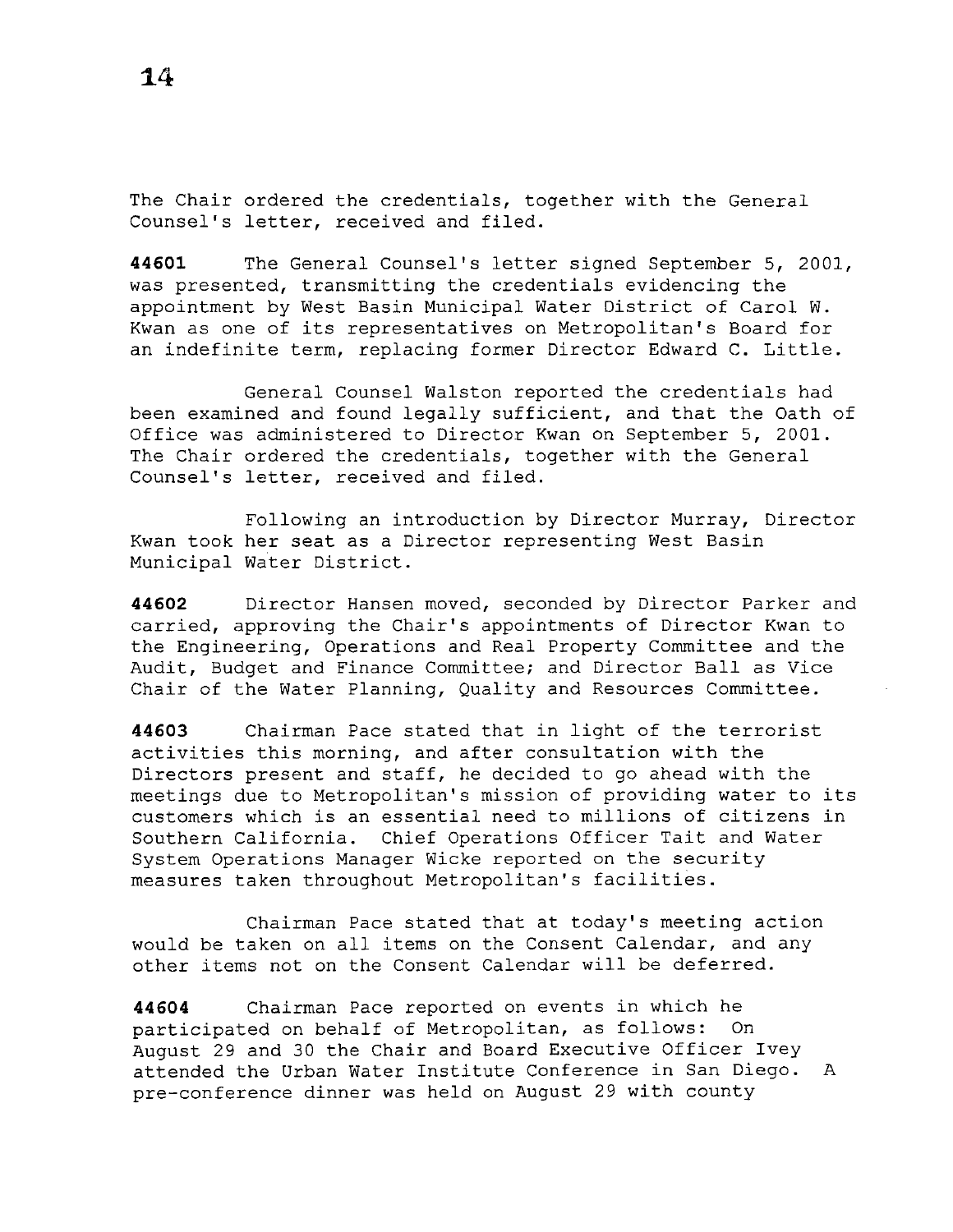supervisor members of the Regional Council of Rural Counties Water Committee and the Northern California Water Association to discuss an exchange of ideas and water issues. On August 31 the joint hearing of the Senate Agriculture and Water Resources Committee and the Assembly Water, Parks and Wildlife Committee was held at Metropolitan to discuss Colorado River and CALFED matters. Senator Costa chaired the committee with Congressman Calvert. Other legislators were also in attendance.

**44605** Subcommittee on Rate Structure Implementation Chair Brick reported that at its meeting yesterday, Larry Libeu from Eastern Municipal Water District presented an alternative which was put together by the general managers of the member agencies which contains a lot of very good suggestions as to how to resolve some of the issues that have been raised by Board members and member agency managers since the adoption of the Rate Structure Implementation Action Plan last December. The subcommittee recommended that the Board instruct staff to evaluate the alternative offer by the general managers in terms of impacts on the various member agencies and its consistency with the previous policies regarding the Strategic Plan and the Rate Structure Action Plan. At its next meeting on September 18, the subcommittee is expecting the staff's information. On September 25 there will be a Board workshop on the rate structure proposal. Through these two meetings, we can make some progress in terms of the new rate structure.

**44606** Regarding the Colorado River, Bay-Delta and CALFED matters, and the summary of District activities, Chief Executive Officer Gastelum referred to his monthly activity report for July signed September 4, 2001. Mr. Gastelum stated he would give a more in-depth analysis of Colorado River matters at the upcoming meeting of the Executive Committee on September 18.

**44607** Regarding the Legal Department activities, General Counsel Walston referred to his activity report dated August 31, 2001.

**44608** The reports of the Standing Committees are as follows:

On behalf of the Executive Committee, Chairman Pace had no further report.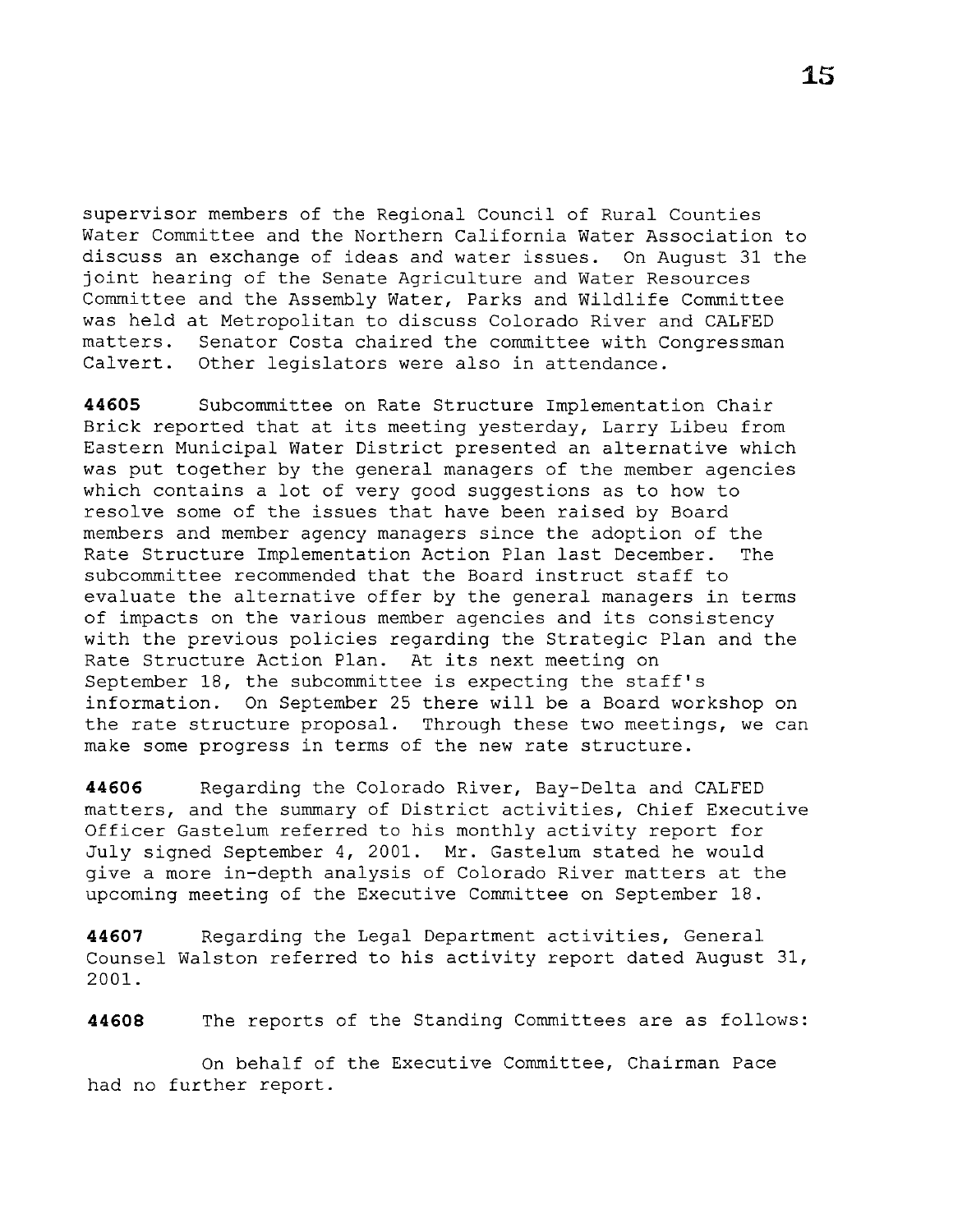Audit, Budget and Finance Committee Chairman Bannister reported the committee approved Agenda Item 9-2 and moved, seconded by Director Blake and carried, that it be added to the Consent Calendar.

Engineering, Operations and Real Property Committee Vice Chairman Grandsen reported the committee approved Agenda Items 8-1 and 9-1, and requested that Item 9-1 be added to the Consent Calendar. The committee also considered Agenda Item 9-7 and took a vote on one issue on the use of gasoline powerboats, which passed by a 6-5 vote. Director Mylne offered a proposal to the boating policy that will be taken up at the next committee meeting.

Legal, Claims and Personnel Committee Vice Chairman Parker reported the committee approved Agenda Items 8-7, 9-4, 9-5, 9-6, and the added item regarding the real property owned by Sempra Energy in the Palo Verde Valley. He requested that Items 9-4, 9-5, 9-6, and the added item be placed on the Consent Calendar.

Communications, Outreach and Legislation Committee Chair Hansen reported the committee heard a report on the effort to consolidate the education and inspection trip units in an effort to create greater flexibility and choice for Directors' inspection trips. Several Directors were concerned that the changes had been made without greater input from the Directors, and the issue of the changes will be considered at the next committee meeting in October. A status report on Senate Bills 221 and 610 was given to the committee. This legislation deals with land use and water supply, and based on the two bills' potential effects on Metropolitan in the future, the committee will consider how the decisions on legislation will affect the District's overall operations.

Water Planning, Quality and Resources Committee Chairman Owen reported the committee heard reports on the Monterey settlement negotiations and on the competitive approach for seawater desalination research. The committee approved Agenda Items 9-3, 9-4, and 9-8, and Chairman Owen requested they be added to the Consent Calendar. The committee recommended that Agenda Item 9-7 be moved to the full Board for a vote at a future date.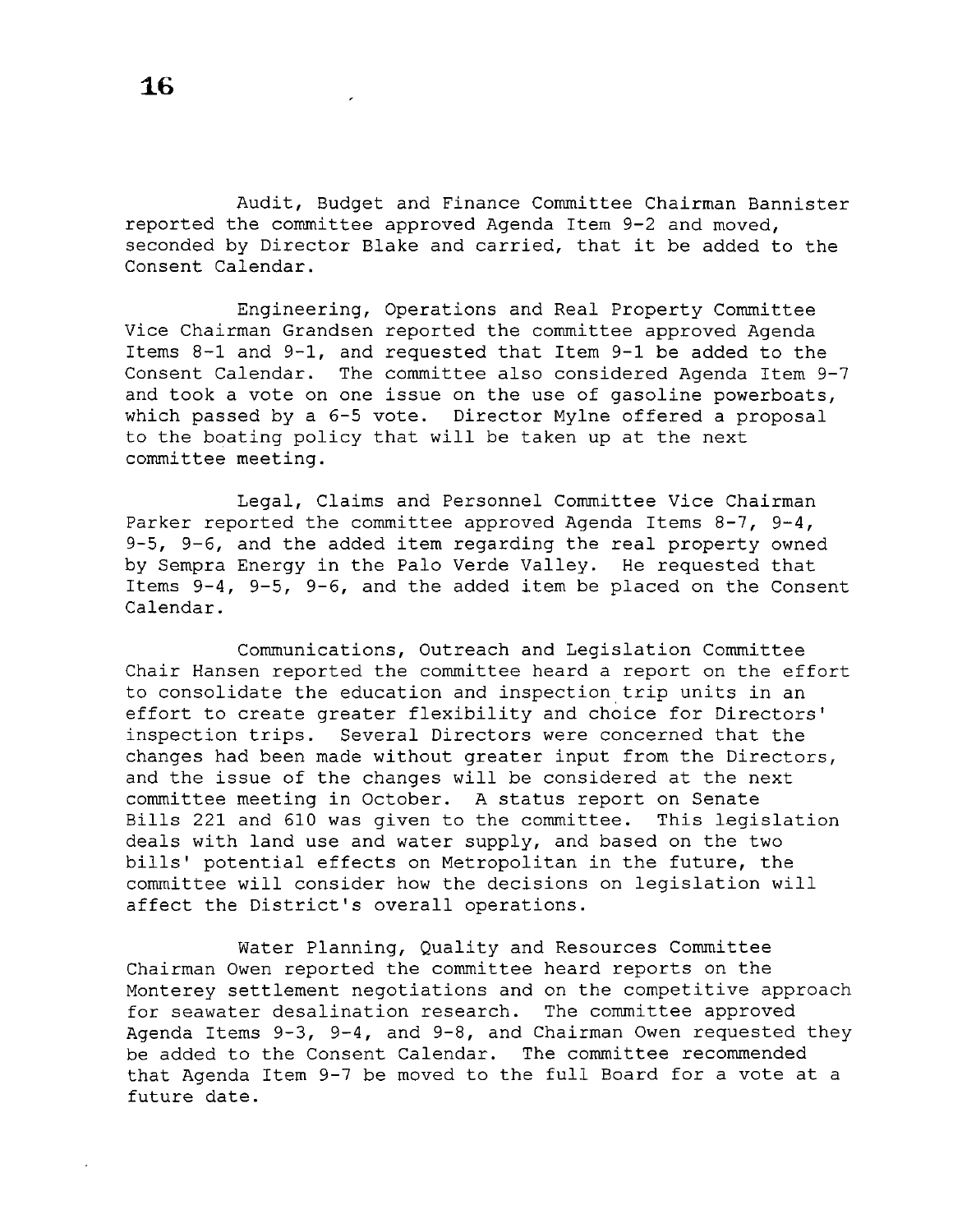Director Blake moved, seconded by Director Hansen and carried, and the Board approved the Consent Calendar Items, **M.I. 44609** through **M.I. 44623,** as follows:

**44609** Adopted the California Environmental Quality Act (CEQA) determination and authorized (a) Appropriation No. 15370 in the amount of \$600,000 from the Construction Funds for performing preliminary design and preparing any necessary environmental documentation required for the renovation of the existing Softener Building No. 3 at the Weymouth facility; and (b) the Chief Executive Officer to award a contract for architectural/engineering services in an amount not to exceed \$400,000, as set forth in the letter signed by the Chief Executive Officer on August 23, 2001. The consultant will be selected with a qualifications-based process in accordance with appropriate Metropolitan policy.

**44610** The Board adopted the CEQA determination and (a) granted conditional approval, as defined in the Metropolitan Water District Administrative Code Section 3100(b), for Mountain Cove Annexation concurrently to Upper San Gabriel Valley Municipal Water District (USGV) and Metropolitan, conditioned upon receipt in full of annexation fee of \$80,268.84 to Metropolitan if subject annexation is completed by December 31, 2001, or if completed after said date, at the then current annexation charge rate; and (b) approved USGV's proposed Plan for Implementing Water Use Efficiency Guidelines; and adopted **Resolution 8768,** the resolution of intention to impose water standby charges within the proposed annexation territory, as set forth in the letter signed by the Chief Executive Officer on August 23, 2001, said Resolution entitled:

**RESOLUTION OF THE BOARD OF DIRECTORS OF THE METROPOLITAN WATER DISTRICT OF SOUTHERN CALIFORNIA GIVING NOTICE OF INTENTION TO IMPOSE WATER STANDBY CHARGES CONTINGENT UPON ANNEXATION** 

**44611** The Board adopted (a) the CEQA documentation; (b) **Resolution 8769,** granting Calleguas Municipal Water District's request for approval of Annexation No. 73 concurrently to Metropolitan and Calleguas, by establishing Metropolitan's terms and conditions for this annexation; and (c) **Resolution 8770,** the resolution to impose water standby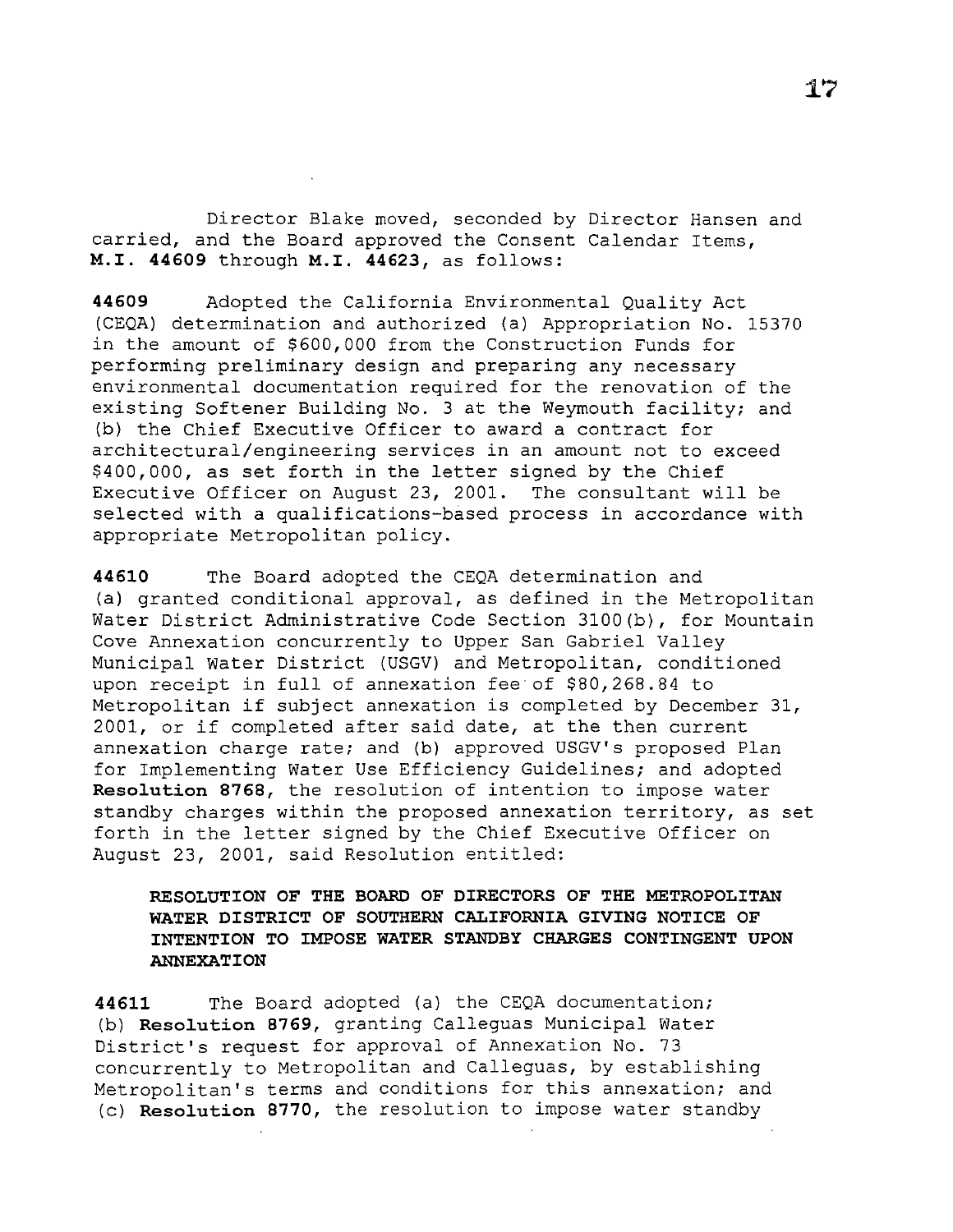**1.8** 

charges at a rate of \$9.58 per acre or per parcel of less than one acre within Annexation No. 73, as set forth in the letter signed by the Chief Executive Officer on August 22, 2001; said Resolutions entitled:

- **Resolution 8769 RESOLUTION OF THE BOARD OF DIRECTORS OF THE METROPOLITAN WATER DISTRICT OF SOUTHERN CALIFORNIA CONSENTING TO CALLEGUAS' ANNEXATION NO. 73 AND FIXING THE TERMS AND CONDITIONS OF SAID ANNEXATION TO THE METROPOLITAN WATER DISTRICT OF SOUTHERN CALIFORNIA**
- **Resolution 8770 RESOLUTION OF THE BOARD OF DIRECTORS OF THE METROPOLITAN WATER DISTRICT OF SOUTHERN CALIFORNIA FIXING AND ADOPTING WATER STANDBY CHARGE CONTINGENT UPON CALLEGUAS ANNEXATION NO. 73**

Director Grandsen requested to be recorded as abstaining.

**44612** The Board adopted (a) the CEQA documentation; (b) **Resolution 8771,** granting Eastern Municipal Water District's request for approval of 69<sup>th</sup> Fringe Area Annexation concurrently to Metropolitan and Eastern, conditioned upon approval by the Local Agency Formation Commission of Riverside County, by establishing Metropolitan's terms and conditions for this annexation; and (c) **Resolution 8772,** the resolution to impose water standby charges at a rate of \$6.94 per acre or per parcel of less than one acre within the proposed annexation, as set forth in the letter signed by the Chief Executive Officer on August 22, 2001; said Resolutions entitled:

**Resolution 8771 RESOLUTION OF THE BOARD OF DIRECTORS OF THE METROPOLITAN WATER DISTRICT OF SOUTHERN CALIFORNIA CONSENTING TO EASTERN'S 69TH FRINGE AREA ANNEXATION AND FIXING THE TERMS AND CONDITIONS OF SAID ANNEXATION TO THE METROPOLITAN WATER DISTRICT OF SOUTHERN CALIFORNIA** 

 $\mathcal{A}^{\mathcal{A}}$  and  $\mathcal{A}^{\mathcal{A}}$  are  $\mathcal{A}^{\mathcal{A}}$  .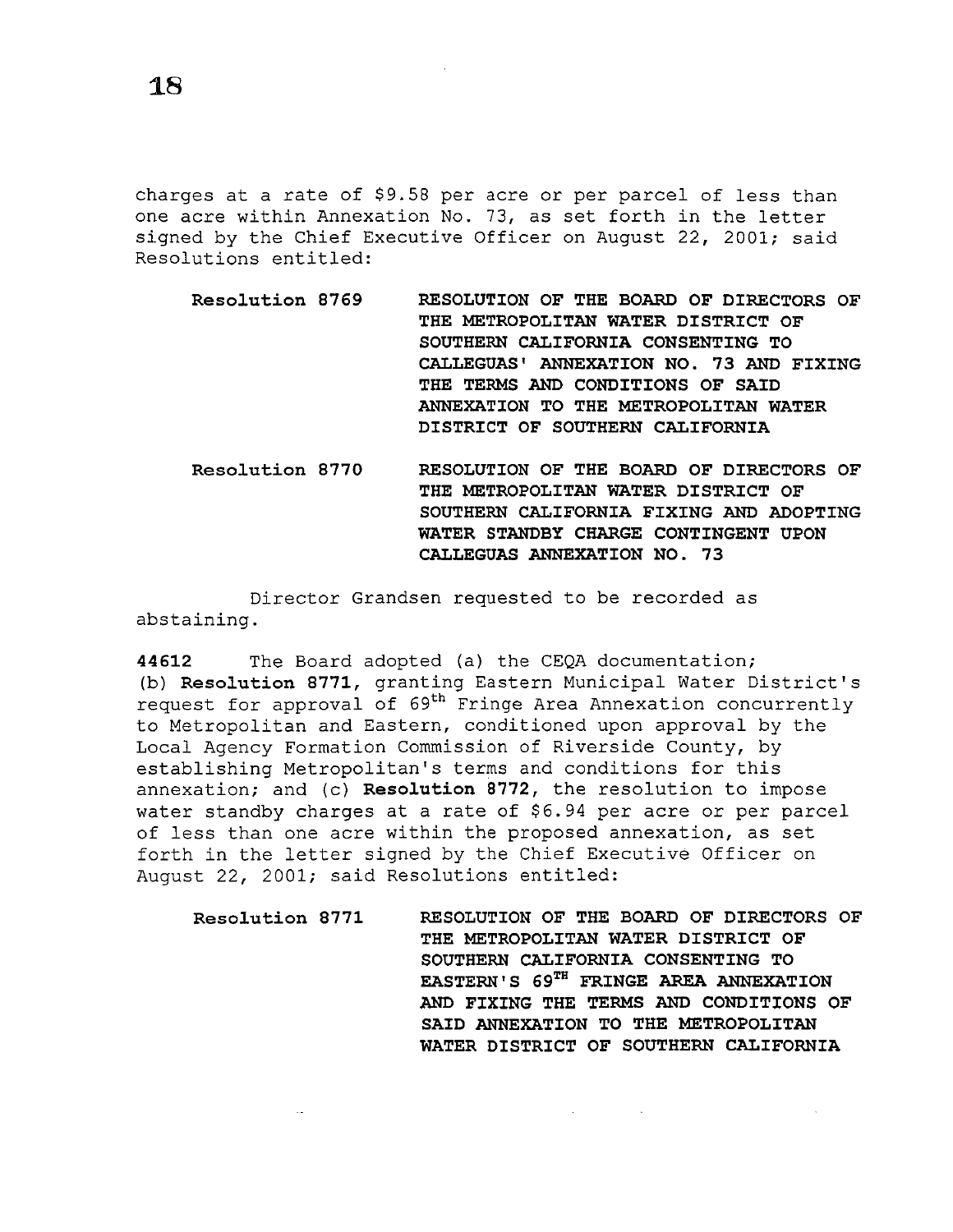# **Resolution 8772 RESOLUTION OF THE BOARD OF DIRECTORS OF THE METROPOLITAN WATER DISTRICT OF SOUTHERN CALIFORNIA FIXING AND ADOPTING WATER STANDBY CHARGE CONTINGENT UPON EASTERN 69TH FRINGE AREA ANNEXATION**

**44613** Adopted the CEQA determination and authorized amendment of the contract with Weston, Benshoof, Rochefort, Rubalcava & MacCuish, LLP to increase the maximum compensation . from \$100,000 to \$175,000 in *Metropolitan Water District v. San Diego County Water Authority* (Brown Act), as set forth in the letter signed by the General Counsel on August 27, 2001.

Directors Ball and Parker requested to be recorded as abstaining.

**44614** Authorized the Chief Executive Officer to make a bid for real property owned by Sempra Energy in the Palo Verde Valley.

**44615** Adopted the CEQA determination and (a) regarding the Digital Microwave Services program, authorized an increase of \$3.353 million to a total of \$6.482 million in Appropriation No. 15282 (No. 4), and delegated authority to the Chief Executive Officer to award contracts over \$250,000 to continue replacement of outdated equipment and leased communications lines with more reliable digital microwave services to ''convey'' large volumes of voice and data traffic between Metropolitan facilities primarily located in the coastal plain; and (b) regarding the Telecommunication Infrastructure Upgrade program, authorized \$1.334 million in Appropriation No. 15376, and delegated authority to the Chief Executive Officer to award contracts over \$250,000 to purchase equipment to replace outdated data network and radio equipment that "distribute" voice and data traffic when it reaches Metropolitan facilities, as set forth in the letter signed by the Chief Executive Officer on August 24, 2001. This option addresses the needs, saves approximately \$4.1 million when compared to Option #2, and provides more reliable service.

**44616** The Board, by a two-thirds vote, (a) adopted the CEQA determination and **Resolution 8773,** the form of Master Swap Resolution that incorporate the changes recommended by the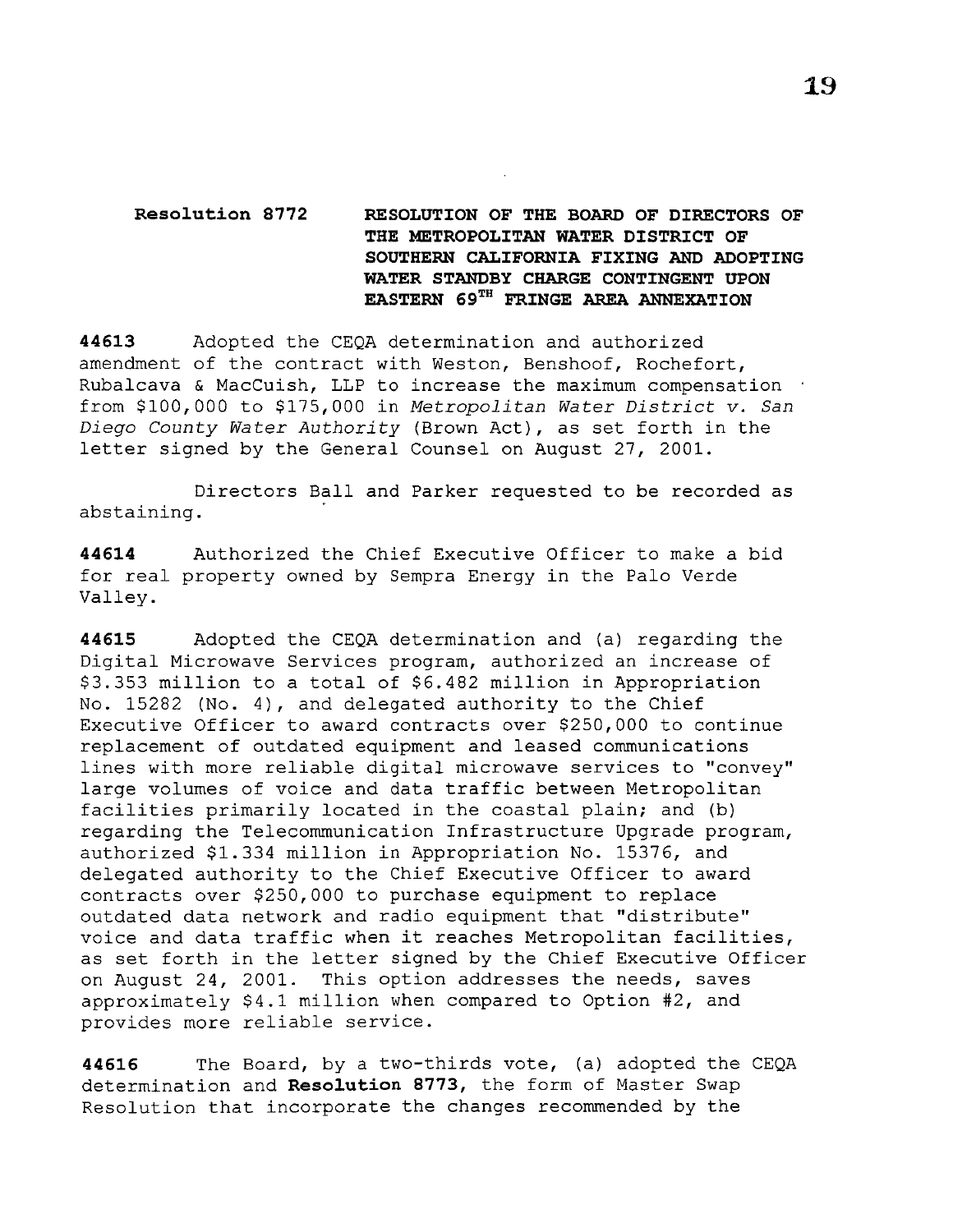Subcommittee on Investments and Bond Financing in order to execute interest rate swaps in an expeditious manner thereby taking advantage of swap market conditions to lower costs and reduce interest rate risk to Metropolitan; (b) approved the Master Swap Policy as detailed in Attachment 2 to the letter signed by the Chief Executive Officer on September 6, 2001, that incorporate the changes recommended by the Subcommittee on Investments and Bond Financing which describes the conditions under which Metropolitan may enter into an interest rate swap agreement; and (c) approved General Fund Appropriation No. 15372 for expenses associated with the costs of issuance associated with interest rate swap transaction(s) through September 30, 2002, said Resolution entitled:

## **RESOLUTION OF THE BOARD OF DIRECTORS OF THE METROPOLITAN WATER DISTRICT OF SOUTHERN CALIFORNIA PROVIDING FOR THE EXECUTION AND DELIVERY OF INTEREST RATE SWAPS AND RELATED AGREEMENTS (MASTER SWAP RESOLUTION)**

44617 Adopted the CEQA determination and authorized the Chief Executive Officer to enter into the construction agreement with the U.S. Bureau of Reclamation and Coachella Valley Water District for Coachella Canal Lining Project, as set forth in the letter signed by the Chief Executive Officer on August 27, 2001.

**44618** Adopted the CEQA determination and authorized the Chief Executive Officer to execute, in a form acceptable to the General Counsel, an agreement to facilitate the transfer of water from Western Water Company to the city of San Diego, as set forth in the letter signed by the Chief Executive Officer on August 23, 2001.

**44619** Authorized amendment to contract for legal services with the law firm of Latham & Watkins to aid in negotiations with the San Manuel Band of Mission Indians and the United States Forest Service re Arrowhead East and West Tunnels of the Inland Feeder Project, as set forth in the confidential letter signed by the General Counsel on August 15, 2001.

Directors Ball and Parker requested to be recorded as abstaining.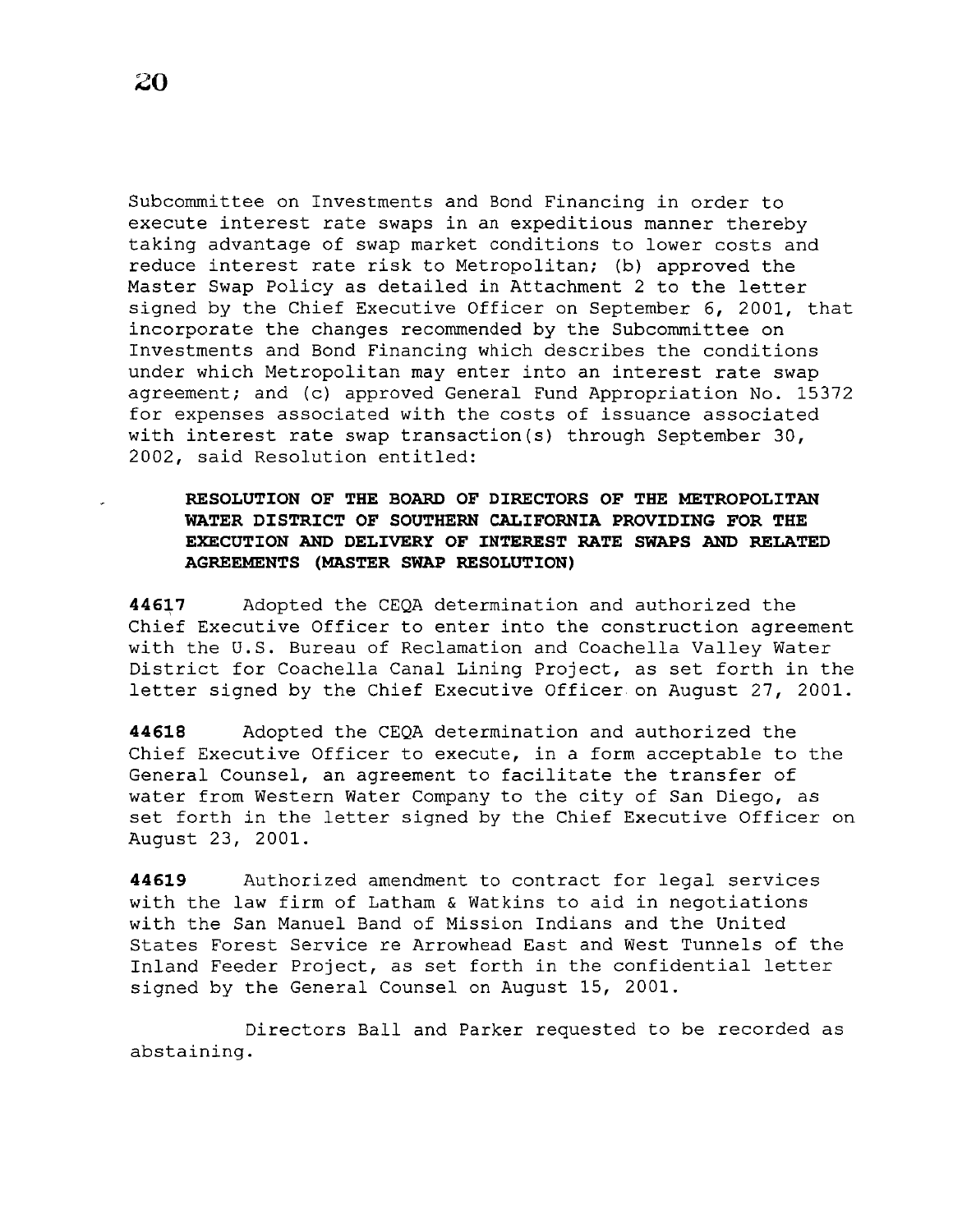**44620** Authorized amendment of contract for legal services with the Law Offices of Charles S. LiMandri in *Metropolitan Water District v. Hartford Fire Insurance Company,* United States Central District Court Case No. 99-03825-GHK(Mcx), as set forth in the confidential letter signed by the General Counsel on August 15, 2001.

Directors Bannister and Edwards requested to be recorded as voting no.

**44621** Adopted the CEQA determination and set the charges to be obtained for emergency deliveries for Tijuana at a rate of \$230, plus the greater of \$90 per acre-foot or the average cost of supplemental energy purchased for the month that the water was delivered (\$/megawatt hour) multiplied by 2.38 through June 30, 2002, as set forth in the letter signed by the Chief Executive Officer on August 27, 2001.

**44622** The Chair reported the item on boating policy for Diamond Valley Lake and Lake Skinner has been deferred.

**44623** The Chair reported no action was taken on the settlement discussion regarding *Metropolitan Water District and Atkinson-Washington-Zachry v. Hartford Fire Insurance Company,*  U.S. District Court Case No. CV 00-10536-GHK(Mcx) and *Metropolitan Water District v. Hartford Fire Insurance Company,*  U.S. District Court Case No. 99-03825-GHK(Mcx).

**44624** Regarding the creation of the Foundation for the Southern California Water Education Center, Director Ball expressed the concerns of the San Diego County Water Authority. He therefore moved that Metropolitan establish a non-profit taxexempt corporation to support Metropolitan's Museum at Diamond Valley Lake, as well as water education functions at the Museum, and that the General Counsel be directed to prepare new articles of incorporation and by-laws that would establish a limited, single purpose corporation consistent with applicable law and public accountability as suggested by the Water Authority in its letter dated August 17, 2001.

Following a discussion, Director Swan moved, seconded by Director Bannister, to table this item to the next Board Meeting.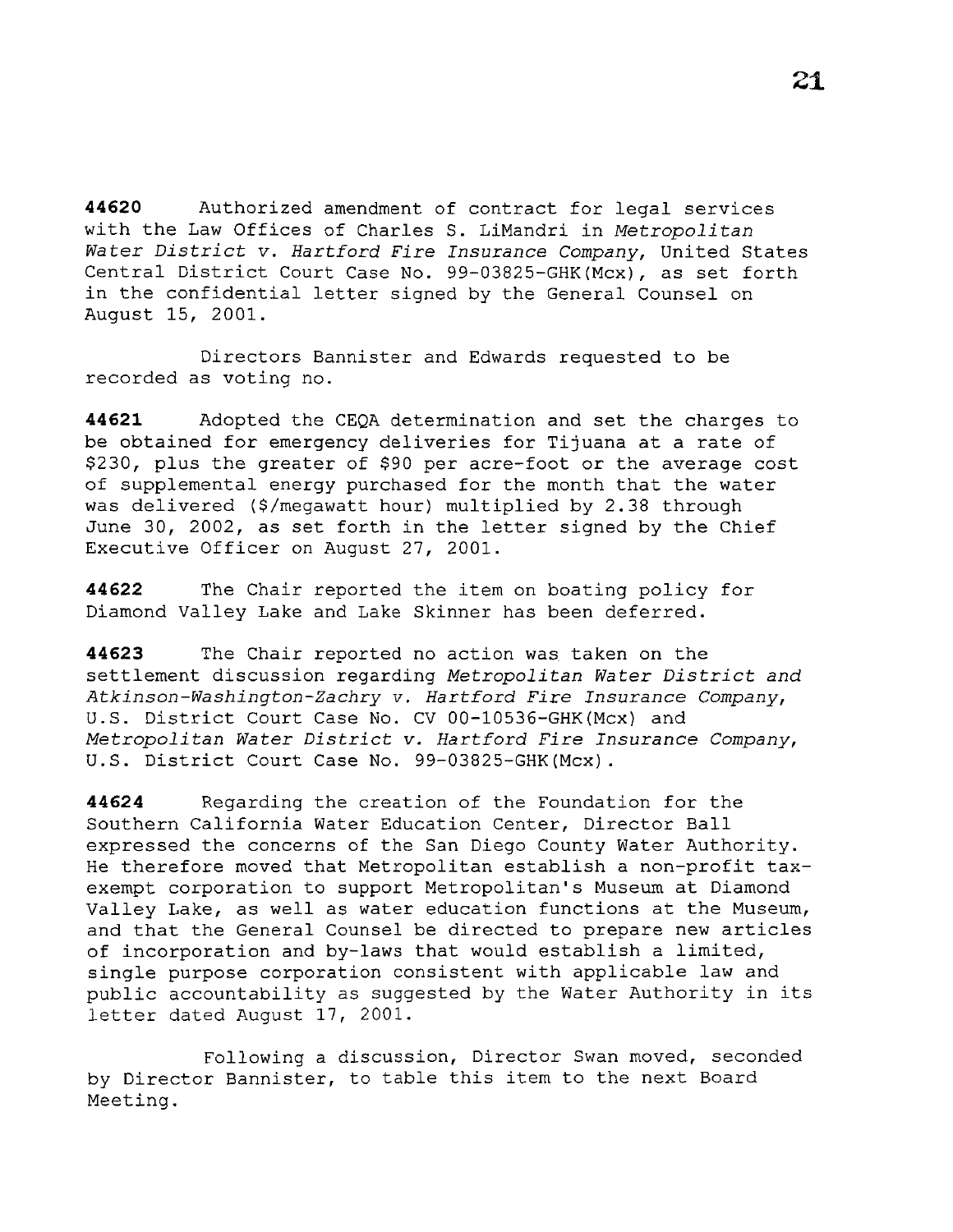The Chair called for a vote on the motion.

The following is a record of the vote on the motion:

Ayes: Anaheim (Dir. Stanton, 2,159 votes), Calleguas Municipal Water District (Dir. Grandsen, 4,611 votes), Foothill Municipal Water District (Dir. Edwards, 728 votes), Fullerton (Dir. Blake, 822 votes), Glendale (Dir. Rez, 1,353 votes), Long Beach, (Dir. Hansen, 2,045 votes), Municipal Water District of Orange County (Dirs. Bannister, Foley, and Swan, 14,870.25 votes), San Diego County Water Authority (Ayes: Dirs. Ball and Parker. Absent: Dir. Lewis. 19,761 votes), Western Municipal Water District of Riverside County (Dir. Mylne, 3,627 votes). Total 49,976.25 votes.

Noes: Las Virgenes Municipal Water District (Dir. Peterson, 1,101 votes), Los Angeles (Noes: Dirs. Luddy and Wein. Absent: Dirs. Castro and Herman. 22,777 votes), Municipal Water District of Orange County (Dir. Owen, 4,956.75 votes), Pasadena (Dir. Brick, 1,098 votes), Torrance (Dir. Wright, 1,407 votes), West Basin Municipal Water District (Dir. Murray, 4,043 votes). Total 35,382.75 votes.

Abstains: Central Basin Municipal Water District (Abstains: Dir. Pace. Absent: Dir. Morse. 6,805 votes), Santa Ana (Dir. Coughran, 1,291 votes), West Basin Municipal Water District (Dir. Kwan, 4,043 votes). Total 12,139 votes.

Absent: Beverly Hills (Dir. Harris, 1,183 votes), Burbank (Dir. Battey, 1,061 votes), Compton (Dir. Murph, 193 votes), Eastern Municipal Water District (Dir. Ashley, 2,314 votes), Inland Empire Utilities Agency (Dir. Troxel, 4,056 votes), San Fernando (Dir. Mejia, 88 votes), San Marino (Dir. Morris, 250 votes), Santa Monica (Dir. Abdo, 1,344 votes), Three Valleys Municipal Water District (Dir. Barbosa, 3,024 votes), Upper San Gabriel Valley Municipal Water District (Dir. Fellow, 4,296 votes). Total 17,809 votes.

Assistant General Counsel Kightlinger advised that the Metropolitan Water District Act requires a vote of more than 50 percent of the total number of votes to pass a motion. The Chair declared the motion failed as the aye votes represented 43.34 percent of the total votes of the Board.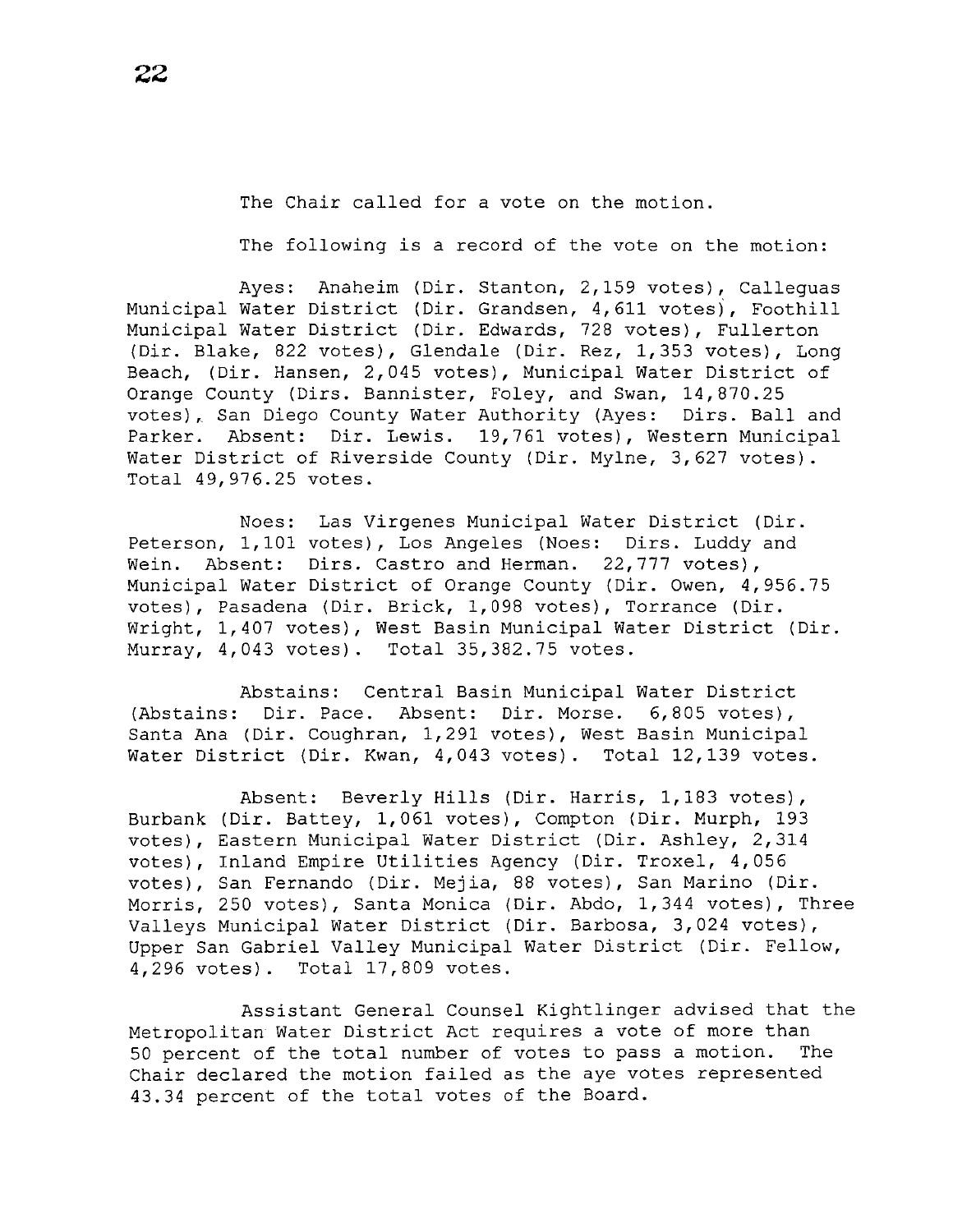Director Peterson then moved, seconded by Director Luddy, that the Board adopt the CEQA determination and resolution creating an independent entity to support Metropolitan's Water Education Center and Museum through fundraising and other support functions, as set forth in the Board Chairman's letter signed on September 6, 2001.

The Chair called for a vote on the motion.

The following is a record of the vote on the motion:

Ayes: Calleguas Municipal Water District (Dir. Grandsen, 4,611 votes), Glendale (Dir. Rez, 1,353 votes), Las Virgenes Municipal Water District (Dir. Peterson, 1,101 votes), Los Angeles (Ayes: Dirs. Luddy and Wein. Absent: Dirs. Castro and Herman. 22,777 votes), Municipal Water District of Orange County (Dir. Owen, 4,956.75 votes), Pasadena (Dir. Brick, 1,098 votes), Santa Ana (Dir. Coughran, 1,291 votes), Torrance (Dir. Wright, 1,407 votes), West Basin Municipal Water District (Dir. Murray, 4,043 votes). Total 42,637.75 votes.

Noes: Anaheim (Dir. Stanton, 2,159 votes), Foothill Municipal Water District (Dir. Edwards, 728 votes), Fullerton (Dir. Blake, 822 votes), Long Beach, (Dir. Hansen, 2,045 votes), Municipal Water District of Orange County (Dirs. Bannister, Foley, and Swan, 14,870.25 votes), San Diego County Water Authority (Noes: Dirs. Ball and Parker. Absent: Dir. Lewis. 19,761 votes), West Basin Municipal Water District (Dir. Kwan, 4,043 votes), Western Municipal Water District of Riverside County (Dir. Mylne, 3,627 votes). Total 48,055.25 votes.

Abstains: Central Basin Municipal Water District (Abstains: Dir. Pace. Absent: Dir. Morse. 6,805 votes). Total 6,805 votes.

Absent: Beverly Hills (Dir. Harris, 1,183 votes), Burbank (Dir. Battey, 1,061 votes), Compton (Dir. Murph, 193 votes), Eastern Municipal Water District (Dir. Ashley, 2,314 votes), Inland Empire Utilities Agency (Dir. Troxel, 4,056 votes), San Fernando (Dir. Mejia, 88 votes), San Marino (Dir. Morris, 250 votes), Santa Monica (Dir. Abdo, 1,344 votes), Three Valleys Municipal Water District (Dir. Barbosa, 3,024 votes),